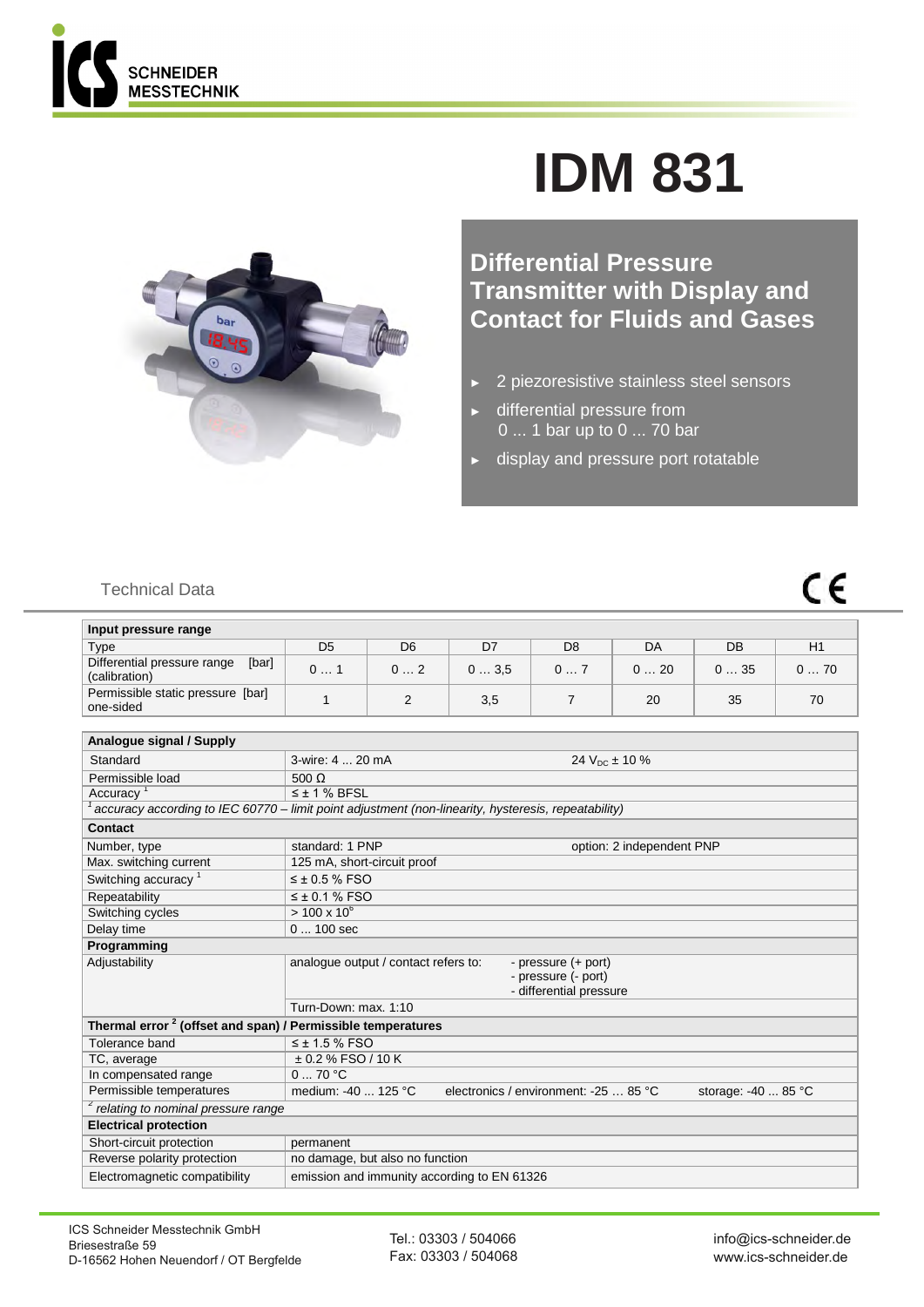

## **Mechanical stability**

| Vibration                     | 10 g RMS (20  2000 Hz)                                               | according to DIN EN 60068-2-6  |
|-------------------------------|----------------------------------------------------------------------|--------------------------------|
| Shock                         | 100 g / 11 msec                                                      | according to DIN EN 60068-2-27 |
| <b>Materials</b>              |                                                                      |                                |
| Pressure port                 | stainless steel 1.4404 (316L)                                        |                                |
| Housing                       | PA 6.6, Polycarbonate                                                |                                |
| Seals (media wetted)          | <b>FKM</b>                                                           | others on request              |
| Diaphragm                     | stainless steel 1.4435 (316L)                                        |                                |
| Media wetted parts            | pressure port, seals, diaphragm                                      |                                |
| <b>Miscellaneous</b>          |                                                                      |                                |
| Display                       | 4-digit, red LED-display, digit size 7 mm                            |                                |
|                               | range of indication -1999 $\dots$ +9999; accuracy 0.1 % +/- 1 digit; |                                |
|                               | digital damping 0.3  30 sec (programmable);                          |                                |
| Current consumption           | signal output current: max. 60 mA (without switching current)        |                                |
| Weight                        | approx. 350 g                                                        |                                |
| Operational life              | $>$ 100 x 10 <sup>6</sup> pressure cycles                            |                                |
| Ingress protection            | IP 65                                                                |                                |
| <b>Electrical connections</b> |                                                                      |                                |
| Standard                      | connector M12x1 / 5- pin (IP 67)                                     | others on request              |

**Wiring diagram**





| . <i></i>                      |                        |                                           |
|--------------------------------|------------------------|-------------------------------------------|
| <b>Electrical connections</b>  | M12x1 (5-pin), plastic | cable outlet (IP 67)                      |
| $Supply +$                     |                        | wh (white)                                |
| $Supply -$                     |                        | bn (brown)                                |
| $Signal +$                     |                        | gn (green)                                |
| Contact 1                      |                        | gy (grey)                                 |
| Contact 2                      |                        | pk (pink)                                 |
| Shield                         | via pressure port      | ye/gn (yellow / green)                    |
| Mechanical connections (in mm) |                        | Electrical connections (dimensions in mm) |

**standard**



Tel.: 03303 / 504066 Fax: 03303 / 504068